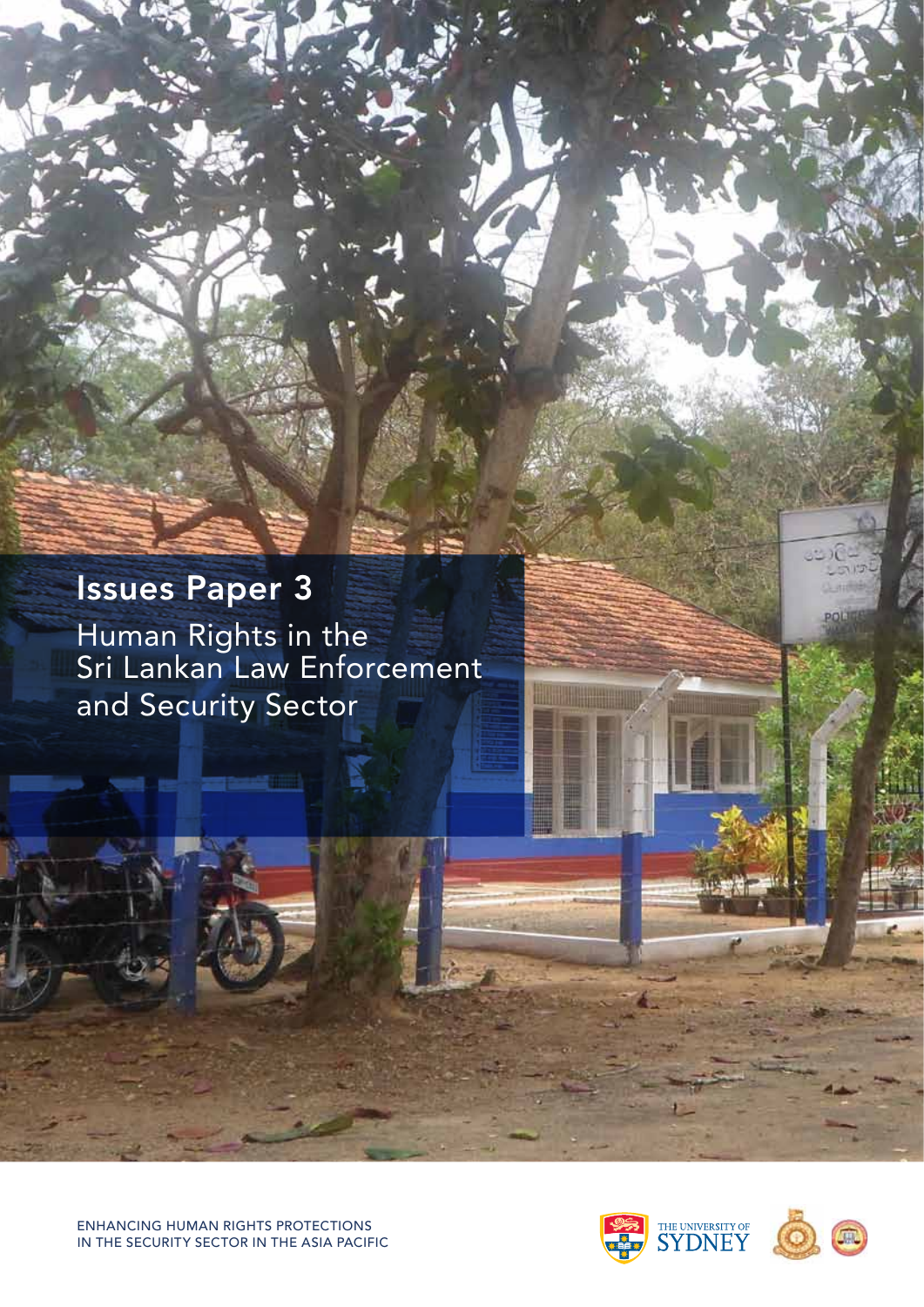This document was authored in 2015 by Dr Kiran Grewal and Professor Danielle Celermajer, University of Sydney for the project Enhancing Human Rights Protections in the Security Sector in the Asia Pacific. This project was run in partnership with the Centre for the Study of Human Rights at the University of Colombo and the Kathmandu School of Law. It may not be produced, in whole or part, without the explicit permission of the author. Kaushalya Ariyarathna and Vidura Munasinghe are acknowledged for their contribution to the research that forms the content of this Issues Paper.

#### sydney.edu.au/arts/research/ehrp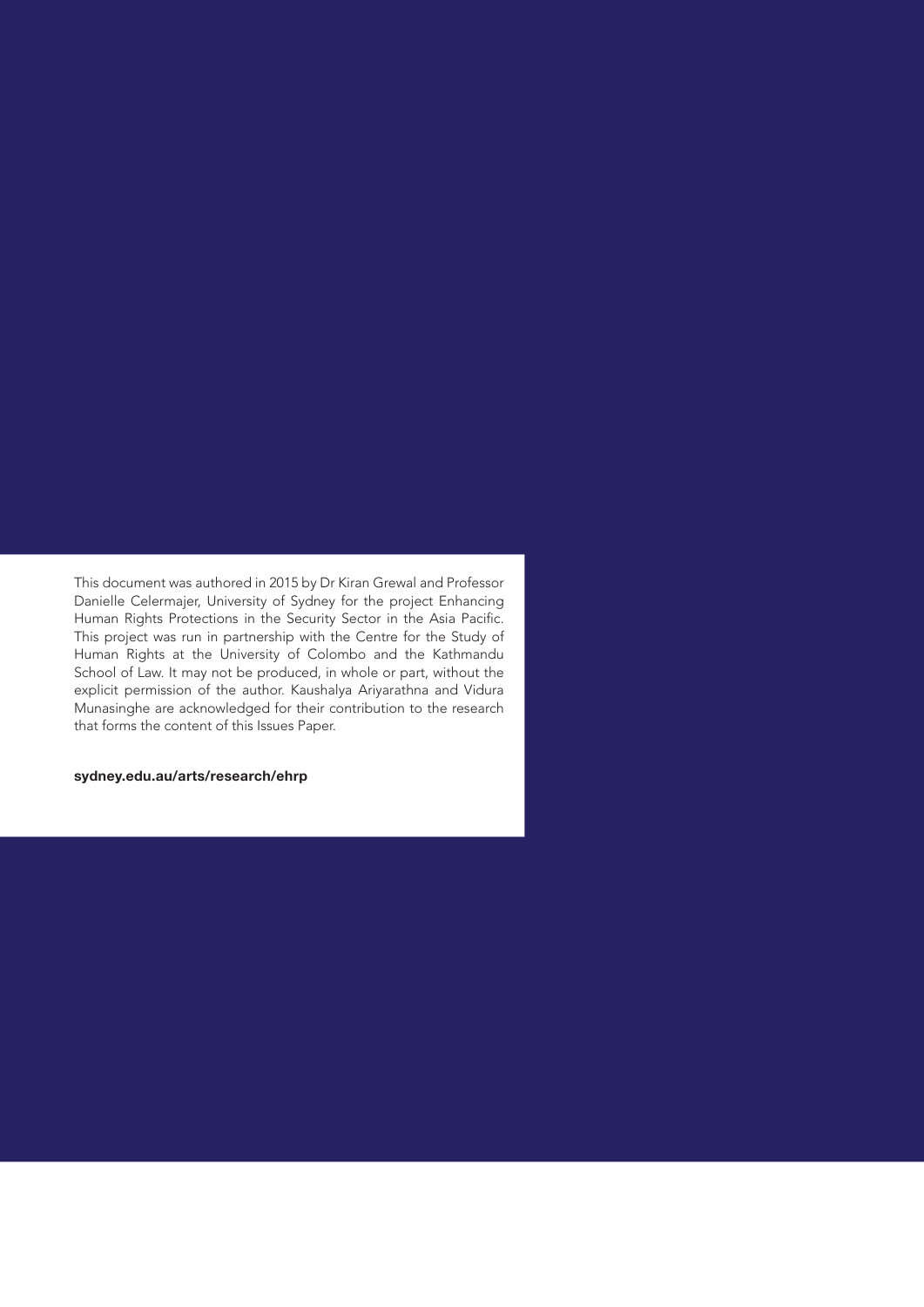## **ISSUES PAPER 3: HUMAN RIGHTS IN THE SRI LANKAN LAW ENFORCEMENT & SECURITY SECTOR**

#### **INTRODUCTION**

The earlier *Issues Papers* in this series have detailed the international research on human rights within the context of law enforcement and security agencies and on the root causes of torture. In all of this research the importance of context has been repeatedly asserted. Thus in this *Issues Paper* we move to exploring the specific location of the Sri Lankan personnel we have worked with. We provide an overview of existing human rights mechanisms as well as highlighting some of the inhibiting factors that may undermine these mechanisms and risk factors that may lead to the use of torture.

As explained in the *Introduction to the Issues Papers*, there were a number of reasons we chose to work in Sri Lanka. These included a pre-existing partnership between the University of Sydney and the Centre for the Study of Human Rights at Colombo University dedicated to developing best practice in human rights education. We were also supported by a willingness on the part of the Sri Lankan authorities to engage with us. Moreover, the fact that Sri Lanka was in a crucial period of transition from armed conflict to peace was timely for projects aimed at enhancing human rights protections. Allegations of past human rights violations, including the use of torture spurred us to think about how the protection of human rights may be better secured in the future. With this prospective rather than retrospective approach in mind, we set out to do research to understand the social, political, cultural and economic factors that impact upon the work of security and law enforcement personnel and that might help us design an effective strategy for enhancing human rights protections. This *Issues Paper* details some of our key findings.

We will start by outlining the main legal mechanisms Sri Lanka has developed to protect and promote human rights.

#### **LEGAL FRAMEWORK**

The Constitution of Sri Lanka (1978) includes a range of fundamental rights provisions including an absolute prohibition of torture (Article 11), right to equality (Article 12) and protection from arbitrary arrest (Article 13) and the criminal procedure laws also provide for basic fair trial rights. In terms of international obligations, Sri Lanka ratified the ICCPR in 1980, the Convention against Torture in 1994 and these Conventions were incorporated into domestic law through the passing of the *Convention against Torture (CAT) Act* in 1994 and the *ICCPR Act* in 2007.Section 3 of the *CAT Act* makes clear that the prohibition on torture is absolute, stating that none of the following conditions are defences: war, threat of war, internal political stability or public emergency, superior orders. Finally, the *Evidence Ordinance*, Section 24 deems confessions caused by inducement threat or promise inadmissible in criminal trials and Sections 25 and 26 exclude all confessions made either to police officers or in police custody: provisions intended to reduce the incentive for police to force suspects to confess.<sup>1</sup>Alongside this legislation, the regulations, departmental orders and codes of conduct of both the police and military provide clear guidelines - in line with international standards – setting out the importance of arrest being conducted with minimum force and military decisions being made in line with the principles of distinction (between civilians/civilian objects and combatants/military objects), proportionality and necessity. Finally, the courts have heard fundamental rights cases and issued a number of important judgments in which state actors have been held responsible for fundamental rights violations and ordered to pay compensation. The Supreme Court has also provided useful commentary on the appropriate limits of the use of force by police.<sup>2</sup>

 <sup>1</sup> As the Supreme Court in *R v Rev. H. Gnanaseeha Thero et al*. noted: "In the Police station a prisoner is surrounded by known hostile forces... He is subject to coercing impingements, undermining even if not obvious pressures of every variety... this they may accomplish not only with ropes and a rubber hose, not only by relay questioning persistently, insistently subjugating a tired mind, but by subtler devices."<br>(1968) 73 N.L.R. 154 at 179-180.

<sup>(1968)</sup> **73 N.L.R. 154** at 179-180. <sup>2</sup> For example: *Ansalin Fernando v. Sarath Perera, Officer-In-Charge, Police Station, Chilaw and others* (1994) **1 S.L.R. 411**; *Chaminda v. Gunawardena, OIC Police Station, Kataragama and others* (1994) **1 S.L.R. 80**; *Jayasinghe v. Sub Inspector of Police, Jayakody and others* (1998) **2 S.L.R. 204**; *Jayasinghe v. Sub Inspector of Police, Jayakody and others* (1998) **2 S.L.R. 204;** *Kodituwakkuge Nihal v. Police Sergeant Kotalawala and others* (2000) **1 S.L.R. 217;** *Sanjeewa, Attorney at Law (On Behalf of Gerald Mervin Perera) v. Suraweera,Officer In Charge, Police Station, Wattala and others* (2003) **1 S.L.R. 317**. At the same time, it has been noted that since the enactment of the *CAT Act* in 1994, there have only been 4 convictions and more than 17 acquittals by the High Court: International Commission of Jurists (ICJ) "Authority without accountability: the crisis of impunity in Sri Lanka", November 2012, 127, accessed 17 June 2014, http://www.icj.org/srilanka-new-icj-report-documents-crisis-of-impunity/. As High Court cases are unreported it is difficult to ascertain why the court acquitted but it is perhaps indicative of a general reluctance within the criminal justice system to punish police officers: a point we discuss further later in this paper.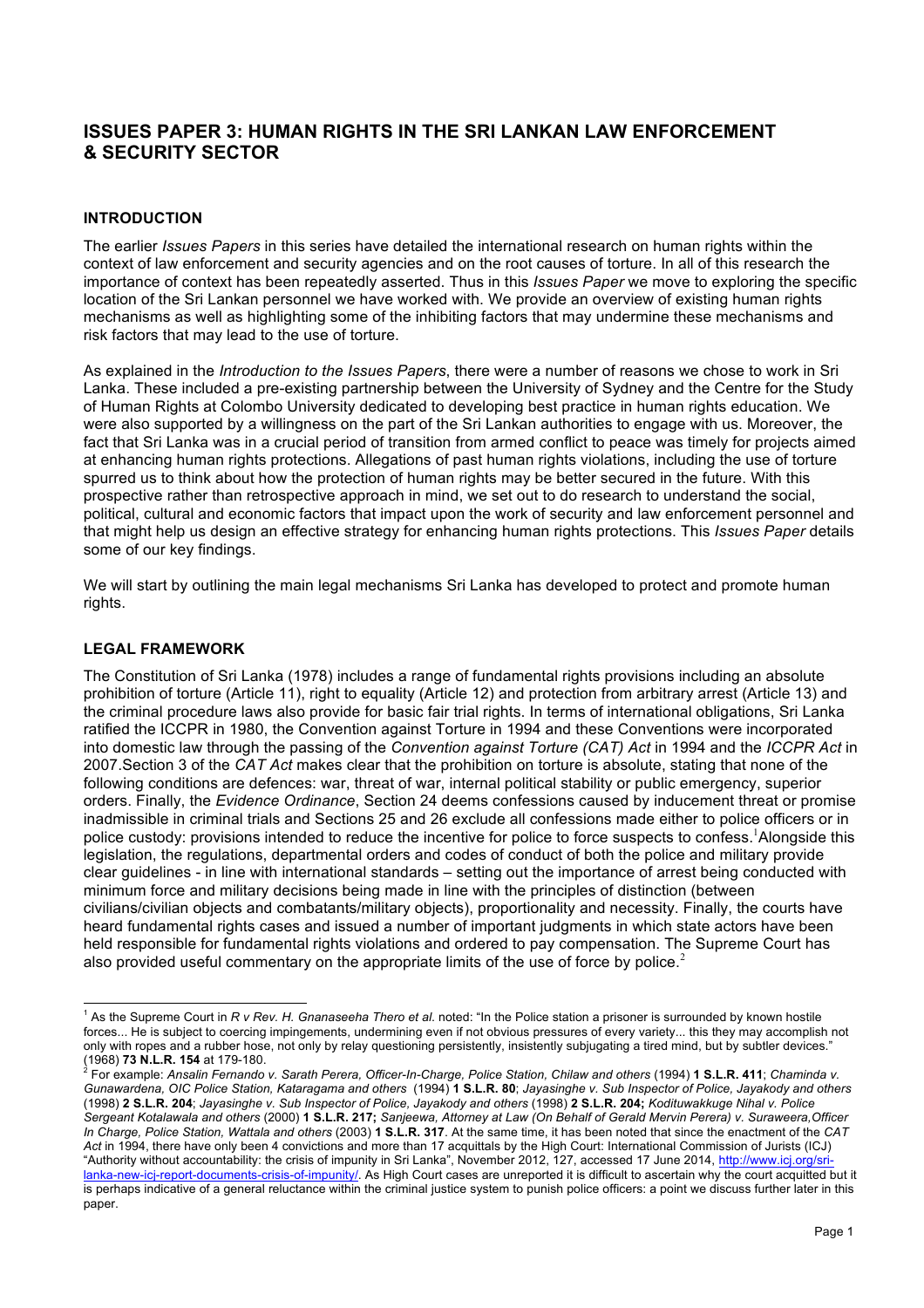Thus we can see that in line with the first school of prevention work described in *Issues Paper 1*, Sri Lanka has ratified and domestically implemented the relevant human rights instruments.

However, the effectiveness of these legal mechanisms in preventing the use of torture has been undermined by a number of parallel factors, which we will now explore in some detail. Not only do these factors demonstrate the limitations of a prevention approach focused solely on legal reform; they also highlight the potential negative consequences of such an approach. In saying this we do not wish to negate the efforts of the human rights community within Sri Lanka. Yet as the next section will show, many within this community are themselves acutely aware of the hostility that now exists among large parts of the Sri Lankan public towards human rights due to the perception that it is about selective and arbitrary accusation.

## **SOME HISTORICAL CONTEXT**

Since the 1970s Sri Lanka has experienced repeated waves of political violence. First, in 1971 a Marxist-inspired movement of disaffected, unemployed (but educated) youth in the rural south calling themselves the Janatha Vimuthki Peramuna (JVP) began armed attacks and took control of large parts of the south and west of the country. They often specifically targeted police stations and utilised extremely brutal tactics. While the government succeeded in supressing the JVP (also using extreme violence), the movement regrouped in the late 1980s and launched a second insurrection. This period, which lasted roughly between 1987 and 1991, has been widely claimed as the most violent in recent Sri Lankan history.<sup>3</sup>

Meanwhile the most infamous terrorist organisation the Sri Lankan government has faced is the Liberation Tigers of Tamil Ealam (LTTE). The LTTE proved itself to not only be a particularly well-organised and tenacious insurgent organisation but also committed to the use of brutal techniques aimed at ensuring the maximum damage and often targeted at civilians. While for many suicide terrorism is associated with Islamic fundamentalism (and has justified a raft of fairly draconian laws in many parts of the world), it is perhaps worth remembering that the LTTE was the most frequent user of suicide terrorism in the world until its defeat in 2009.<sup>4</sup>

In response to these events, as with many countries that have faced terrorism, Sri Lanka has over the course of the last 40 years implemented extensive counter-terrorism/counter-insurgency regulations. While perhaps unsurprising – indeed similar developments have been seen across the world as a result of the 'War on Terror' this has unfortunately led to many of the legal safeguards that are enshrined in the Sri Lankan legal system being undermined.<sup>5</sup>It has also led to violence becoming a regular feature of many peoples' lives in Sri Lanka.

This normalisation of violence is significant. Going back to the ecological model discussed in Chapter Two of *Issues Paper 2*, we can see the ways in which violence has infiltrated multiple layers of society through from the highest levels of law and politics through to culture, community, organisations and the individual. It is also felt by many in Sri Lanka that as a result of the armed conflict, certain values have been eroded and human rights in particular have been a casualty.<sup>6</sup> Again, this phenomenon has also been witnessed elsewhere in the world as a result of the so-called 'War on Terror'. The Sri Lankan case provides us with a useful opportunity to explore how and why existing human rights approaches have not been able to better prevent this from occurring.

The end of the armed conflict with the LTTE in mid 2009 also marked a possible turning point for Sri Lanka. For the first time in 30 years the country is not at war and there is a great opportunity to take steps to make sure a sustainable peace is built. Some steps towards this have already been taken. In 2010 the President established the Lessons Learnt and Reconciliation Commission (LLRC) that was given the mandate of investigating the events leading up to the final stages of the war (starting with the reasons for the failure of the 2002 Ceasefire Agreement), allegations of human rights violations committed during the final stages of the war and making recommendations for future steps to be taken by the government.

 <sup>3</sup> Sasanka Perera, *Stories of Survivors, Socio-Political Contexts of Female Headed Households in Post – Terror Southern Sri Lanka*, (New Delhi: Vikas Publishing House, 1999); *Report of the Working Group on Enforced or Involuntary Disappearances: Addendum: Report on the visit to Sri Lanka of 3 members of the Working Group on Enforced or Involuntary Disappearances (7-18 October 1991)*, E/CN.4/1992/18/Add.1, 8 January 1992; Human Rights Watch 1992, "Human Rights Accountability in Sri Lanka",

http://www.hrw.org/reports/1992/05/01/human-rights-accountability-sri-lanka, accessed 17 June 2014.<br>
<sup>4</sup> Robert Pape, "The Strategic Logic of Suicide Terrorism" *American Political Science Review* 97, no. 3 (2003): 1-19. I

Centre for Policy Alternatives, "The Need to Repeal and Replace the Prevention of Terrorism Act (PTA)", 9 May 2013,

http://www.cpalanka.org/the-need-to-repeal-and-replace-the-prevention-of-terrorism-act-pta/, accessed 17 June 2014; ICJ, "Authority without accountability".

<sup>6</sup> *Report of the Commission of Inquiry on Lessons Learnt and Reconciliation*, November 2011 (LLRC Report), para. 5.11, http://www.llrcaction.gov.lk/assets/downloads/reports/en/Final\_LLRC\_Report\_en.pdf, accessed 25 July 2014.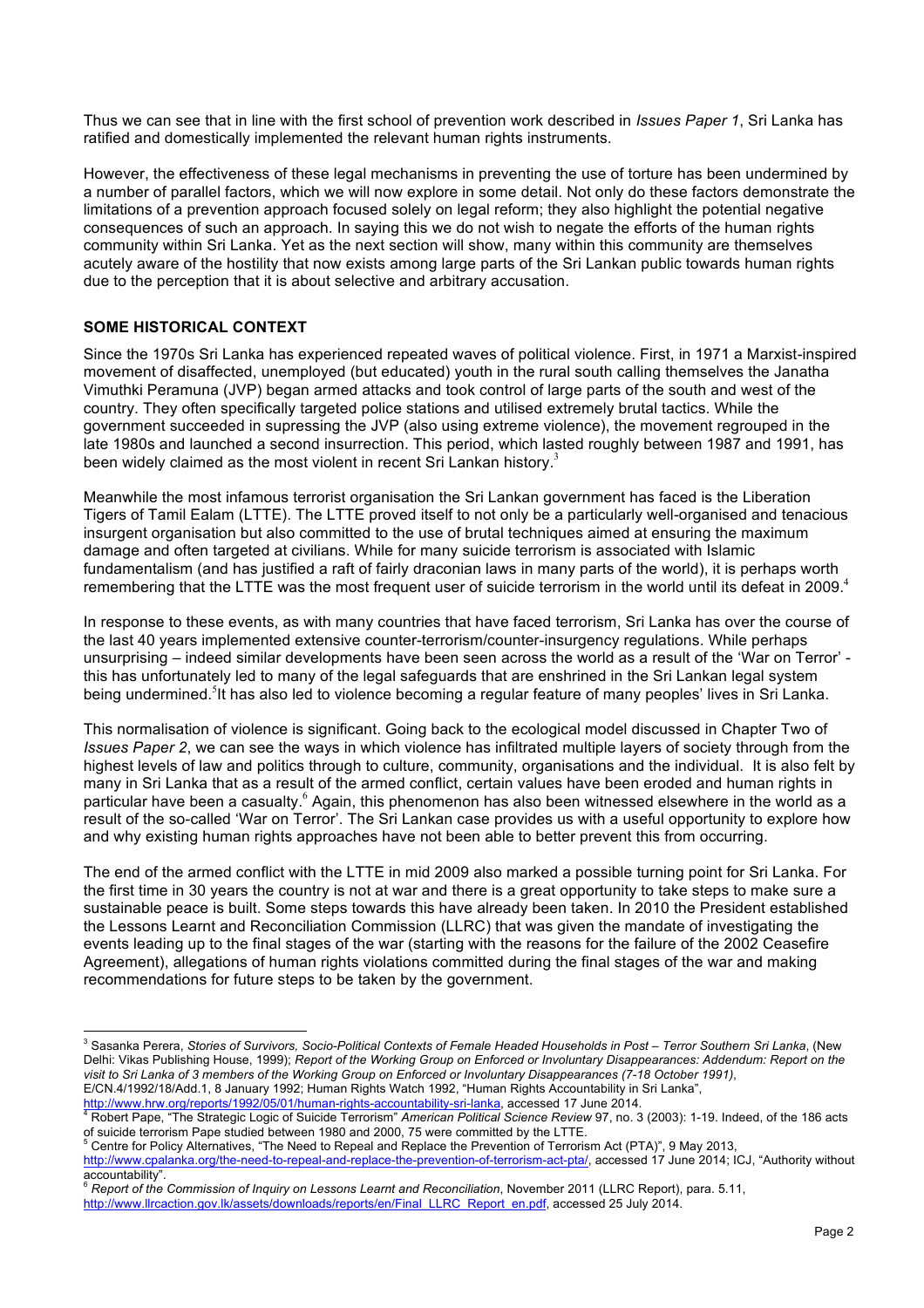One of the conclusions the LLRC drew was the importance of 're-dedicating ourselves to the task of promoting and protecting human rights as a catalyst for bringing about reconciliation, lasting peace and security'.<sup>7</sup> Among other measures, educating law enforcement and security personnel on human rights and building their capacity to comply with these standards has been repeatedly identified by the Government as a focus and it is in this context that our project was developed.<sup>8</sup>

At the same time, there is a feeling within Sri Lanka that there has been an unfair targeting of government forces by the international community, with insufficient attention paid to the atrocities committed by other actors, in particular the LTTE. <sup>9</sup> This attention is also perceived as providing only a very partial view of the nature of human rights abuses and suffering experienced by the Sri Lankan community over the past 40 years. Without wishing to enter into this debate or adopt a position either way, we note this as an important contextual factor which has shaped both the responsiveness of many sectors of the society to the concept of human rights and the ability of the human rights community – both locally and internationally – to develop productive methods for enhancing human rights protection. This context has also informed our project's design and approach.

In particular, it was most important to us that the training/capacity building programme we designed be tailored to the specific needs and concerns of Sri Lankan state officials, law enforcement and military personnel and society. This required in-depth field research, which we conducted over the course of 2012-2014. In conducting this research we sought out the views not only of the authorities, representatives of different related professions and civil society but also those of military and police personnel themselves. This research was further enhanced by a thorough review of existing literature on the military and police in Sri Lanka and human rights.

## **SOCIAL AND POLITICAL FACTORS**

As explained above, widespread political violence over the last 40 years has led to a normalisation of violence for many Sri Lankan citizens. This means that for many Sri Lankan citizens, such violence is a day-to-day experience, with the effect that violence committed by state or non-state actors ceases to stand out as 'aberrant'. This, combined with a number of other social factors (which we will discuss shortly) has had significant consequences in terms of the promotion and protection of human rights and in particular the use of torture. In a similar way to societies responding to the 'War on Terror', the widespread fear caused by the ever-present threat of random acts of terrorist violence has created both a political system and a general public that has been willing to sacrifice civil liberties in the name of security. This has had legal ramifications: namely it has allowed for the passing of laws such as the Emergency Regulations, which potentially undermine the constitutional rights safeguards in place.

At the same time the consistency of violence has also had socio-cultural consequences, and these cannot be addressed by law reform alone. First, the conflict between the government and the LTTE has divided the country along ethnic lines and established a sense of suspicion and distrust between communities. Since 1983 the Tamil and Sinhala populations have increasingly lived separately: the former predominantly in the North and East of the country and the latter in the South, Centre and West. Meanwhile ever more desperate governments have indiscriminately targeted Tamils for surveillance and intimidation in the hope of stemming the tide of LTTE terrorist attacks. Finally, the LTTE's effectiveness in wiping out opposition further facilitated the popular association of Tamils with LTTE (and therefore terrorist) within the minds of the general public. The lack of intercommunal interaction and the association of one group with terrorism have contributed to a process of dehumanisation, which as noted in Chapter One of *Issues Paper* 2 has been identified as a key risk factor in promoting the use of torture. This is experienced most acutely in organisations like the armed forces: a point we will return to shortly.

Alongside Sri Lanka's specific experience of political and inter-ethnic violence, our research suggests a number of other social factors that have increased the risk of the using torture by police or military personnel. Some of these may be attributable to, or at least have been exacerbated by, recent political events, but some stem back earlier, highlighting the importance of human rights interventions engaging deeply with local social and cultural norms.

<sup>&</sup>lt;sup>7</sup> LLRC Report, para 5.4<br><sup>8</sup> Sri Lanka National Action Plan for the Protection and Promotion of Human Rights 2011-2016, 10-11.<br><sup>9</sup> This is in part the result of the temporal mandate of the Panel of Experts (POE) establish allegations of serious violations of international human rights and humanitarian law, which was confined to September 2008 to May 2009: *Report of the Secretary-General's Panel of Experts on Accountability in Sri Lanka*, 31 March 2011, 5, http://www.un.org/News/dh/infocus/Sri\_Lanka/POE\_Report\_Full.pdf, accessed 17 June 2014.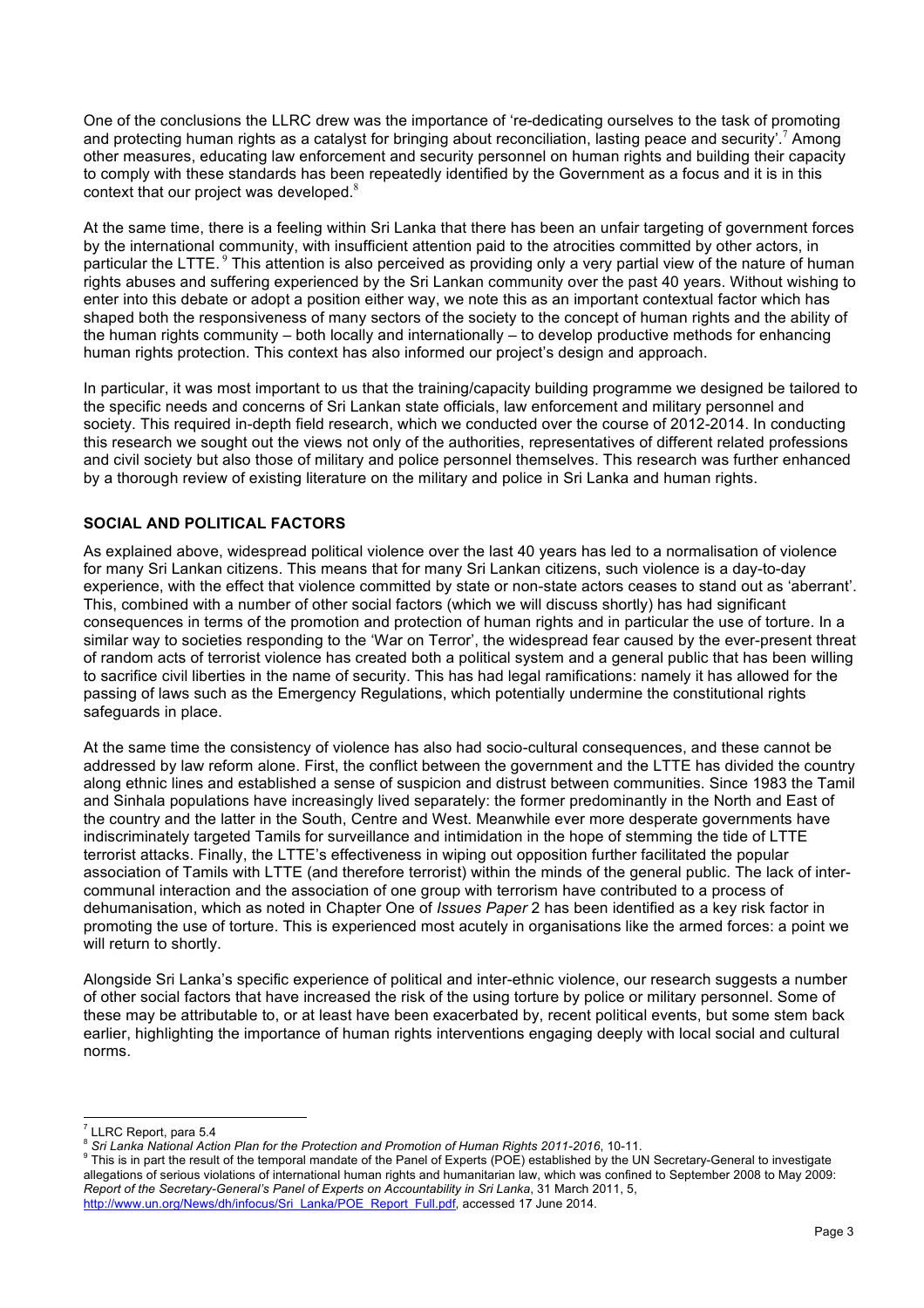#### **i. The Notion of Discipline**

Aside from the normalisation of political violence described above, there is a fairly widespread acceptance within Sri Lankan society that violence is a necessary and acceptable means of maintaining discipline. This is not limited to the law enforcement or security sector. A fascinating study of teachers' attitudes to corporal punishment, found that although corporal punishment has been banned in Sri Lanka since 2005,<sup>10</sup> it remains a common practice that is justified by both teachers and others in the community. The research quotes one teacher:

"[W]e are who we are today because our teachers disciplined us with the cane. Tell me miss (addressing the researcher), were you not hit as a child by your teachers? It's thanks to them that you are where you are today."<sup>11</sup>

In a recent workshop that our project conducted with teachers, we heard similar views expressed. Teachers asserted that corporal punishment was necessary to make children confess to wrongdoing and to ensure respect and discipline.<sup>12</sup> So too, when the topic of corporal punishment came up in a workshop we conducted with police and military, virtually all personnel expressed the same view as the one quoted above – that corporal punishment had made them who they are today.

The presence of a general social acceptance of physical force as a form of discipline creates an apparent contradiction that undermines human rights trainings with military and police personnel. For example, in one training session that we observed with army personnel, having told participants that a slap by a police officer could constitute torture, the trainer asked: 'A teacher beat a student with a cane once: does this amount to torture?' When none of the participants responded, the trainer stated that to this day he worshipped his teachers who had hit him to make him a 'good person' even though he knew he should not say so. What this example highlights is that although there is extensive training done on the legal principles prohibiting the use of torture, far more work is required to first build a consensus within Sri Lankan society about whether and why physical force is inappropriate.<sup>13</sup> This may indicate the importance of there being a preliminary discussion in Sri Lanka about what is understood as 'torture': an issue that links to another social factor identified through our research.

#### **ii. Justice**

Consistent with the previous point, it also appears that punitive notions of justice remain popular in Sri Lanka. Police officers we spoke with complained that they are often faced with a situation in which the general public demands violence be used against a suspected thief, otherwise the police will be assumed to be ineffective, 'soft' or corrupt. The demand for instant or rough justice by the community may in part be the result of the inaccessibility and inefficiency of the criminal justice system. However it may also be the result of particular conceptions of 'justice'.

In interviews with police officers in India, Rachel Wahl found that they did not so much reject the notion of human rights, nor did they see human rights as being in conflict with their own values and ideas about justice. Rather, they objected to the way in which activists promoted a universal approach to human rights. They perceived this approach as providing too much protection to 'criminals' and 'terrorists' at the expense of 'innocent people' and the greater good of society.<sup>14</sup> Our research tends to support this finding, confirming that personnel in security forces in particular contexts see themselves as doing the work of 'justice' required by and appropriate to their context.

We heard similar views expressed repeatedly by police officers in both Sri Lanka and Nepal (discussed in the next *Issues Paper*), as well as among other members of the community.<sup>15</sup>

<sup>&</sup>lt;sup>10</sup>Circular No. 25/17 of 2005.<br><sup>11</sup> Iresha M. Karunaratne and Krishan K.W. Chinthaka, "'Beating is for buffaloes' *Vs* 'School children's human rights…a Western madness': Teachers' attitudes towards and justifications for corporal punishment" in *New Horizons in Human Rights,* ed. Centre for the Study of Human

<sup>&</sup>lt;sup>12</sup> Workshop, Anuradhapura District, 3 June 2014.<br><sup>13</sup> This observation was also made to us by various human rights activists: interview with Sudarshana Gunawardana, Rights Now, 9 April<br>2014; Telephone interview with Bas

<sup>4</sup> Rachel Wahl, "Policing, Values and Violence: Human Rights Education with Law Enforcers in India" Journal of Human Rights Practice, Vol. 5 (2) (2013): 220-242.<br><sup>15</sup> In one particular community meeting in Anuradhapura district, local residents spoke angrily of the perceived unfair criticism Sri Lanka was

receiving from the international community arguing that the true 'human rights violators' were those who had terrorised the community and placed bombs on buses.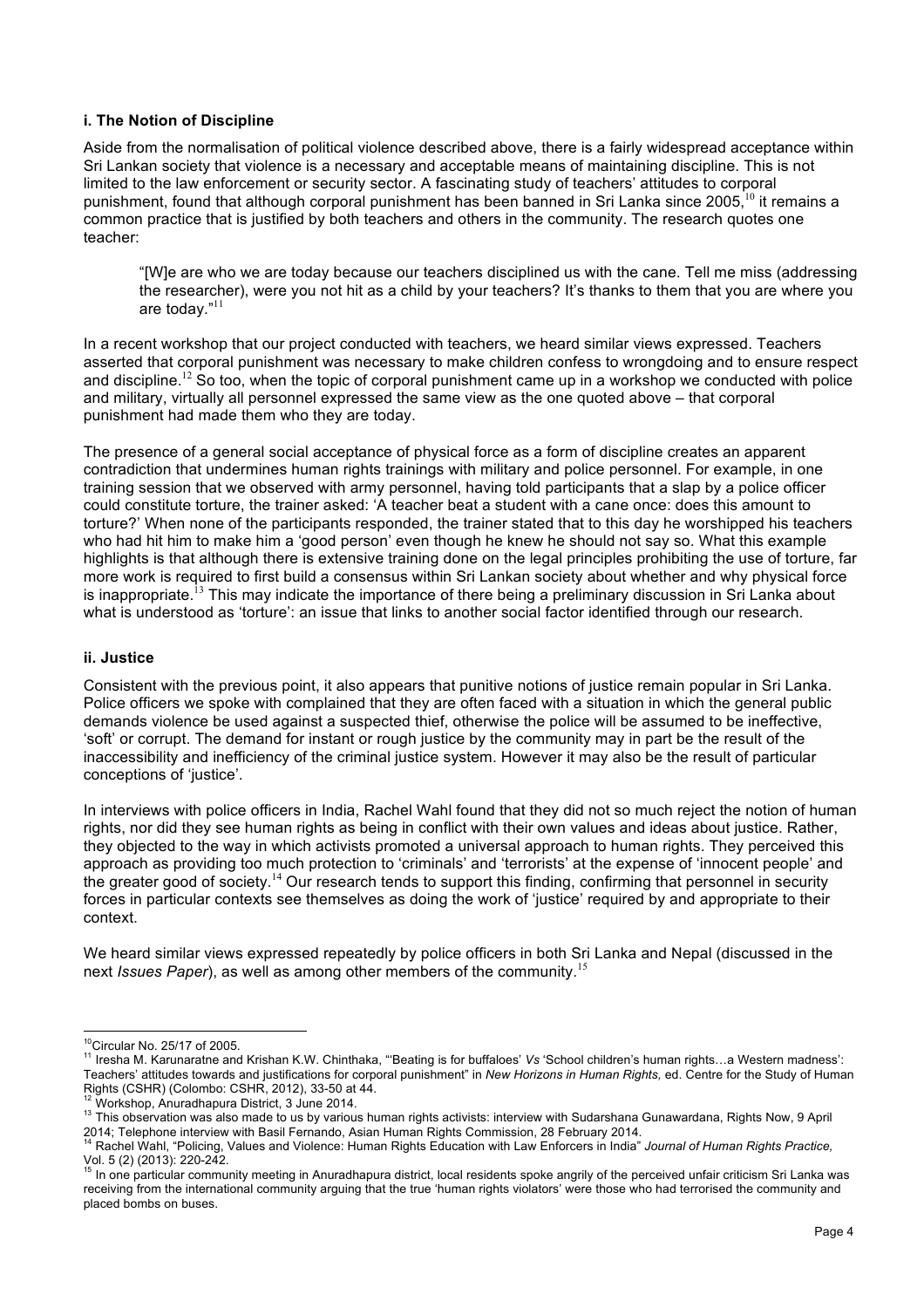The Special Rapporteur on Extrajudicial, Summary or Arbitrary Executions also provides an illustration of this perspective in his 2006 report on Sri Lanka:

"One high-ranking official acknowledged to me that torture was widespread and problematic but then proceeded to note that while he could understand why police tortured 'in the line of duty', he felt it was completely inexcusable for police to torture in pursuit of private ends."<sup>16</sup>

This situation produces a tension between human rights standards, which seek to restrict the use of torture or force to a limited range of circumstances, and the societal view - that is also held by many police officers - that torture or force only becomes improper when used against 'innocent' people. In Chapter Three of *Issues Paper* 2 we argued that formal laws only partially shape the behaviours of actors like police officers, pointing out the importance of informal factors such as social capital and local norms about 'how we do things around here'. The social and cultural attitudes prevalent in general society and amongst security personnel in particular are thus important to bear in mind in the design of any project aimed at reducing torture in Sri Lanka.

These norms and attitudes also help to explain why, despite the emphasis that human rights actors place on the role of the criminal justice system in preventing and punishing violations, other actors within the criminal justice system have tended not to take such a strong stand against torture. For a start, others within the criminal justice system may support the notion that justice may entail the use of physical force or violence, and this will make them somewhat ambivalent to the use of torture by police. For example, in a focus group discussion we held with Judicial Medical Officers (JMOs), a few expressed real surprise that violent treatment by police did not have to be severe and systematic in order to qualify as torture but could also be a few blows. Meanwhile, in acquitting an accused officer of torture, one High Court judge stated: 'Even though it appears that when considering the number of injuries, the accused has used some force beyond that which was necessary, that does not prove the charge against the accused in the case.<sup>'17</sup> This statement suggests that his Honour had a certain expectation that the police officer would use such a level of force.

We have also been told that one reason courts may be reluctant to impose the punishments available within the CAT Act is that this may have negative repercussions on the police officer's career. This is exemplified in the case of Anura de Silva, a Criminal Investigation Department (CID) officer whose prosecution for torture was withdrawn in 2010 by the Attorney-General (and allowed by the High Court) because he had been selected for a UN Peacekeeping mission and the prosecution would have disqualified him.<sup>18</sup> This suggests there exists an attitude among judicial officers that allegations of the use of torture by a police officer are not so serious that he or she should not still be considered competent to do his or her job. Other observers have also expressed the belief that many judges do not in fact reject what within international human rights law would amount to torture.<sup>19</sup> This type of evidence seems to indicate that both outside and within the criminal justice system violence has been normalised and thus does not register as a human rights violation that must be prevented and/or punished. It also further demonstrates why legal regulation alone will not prevent the use of torture.

This preference for instant 'rough' justice is further compounded by the fact that few have faith in the institutional justice system in Sri Lanka. In the words of one expert commentator: "For most Sri Lankans, the legal ins-andouts of any particular case are, understandably, less notable than the broader patterns of justice they perceive."<sup>20</sup> Many feel that the system continues to favour the rich and powerful and fails to provide fast, effective responses to the injustices experienced by many ordinary people. This is the case even among those working within the system. For example, the International Commission of Jurists cite a retired High Court judge commenting on how defendants with political influence or politicians themselves often intervene in cases either to have the case transferred (presumably to a more sympathetic judge's list) or to replace the judge.<sup>21</sup> Meanwhile cases often take many years to complete and court proceedings can prove extremely costly, making the judicial route an unviable option for those without financial means. As a result individual police officers and members of the general public often see the police as being the primary providers of justice for the community. This is not unique to Sri Lanka: as the next *Issues Paper* on Nepal demonstrates, a similar view is held in Nepali society.

<sup>&</sup>lt;sup>16</sup> Report of the Special Rapporteur on Extrajudicial, Summary or Arbitrary Executions, Addendum: Mission to Sri Lanka, 2006 -<br>E/CN.4/2006/53/Add.5, para. 54.

<sup>.&</sup>lt;br>Fepublic of Sri Lanka v. Havahandi Garwin Premalal Silva, cited in Kishali Pinto-Jayawardena, "The Rule of Law in Decline: A Study of the Prevalence, Determinants and Causes of Torture and Other Forms of Cruel, Inhuman or Degrading Treatment or Punishment in Sri Lanka", 2009, 93, http://material.ahrchk.net/srilanka/AHRC-FST-024-2009-CIDTP.pdf, accessed 25 Ju

<sup>&</sup>lt;sup>18</sup> ICJ, "Authority without accountability", 83-84.<br><sup>19</sup> Telephone interview with Basil Fernando, Asian Human Rights Commission, 28 February 2014.<br><sup>20</sup> Report of the Special Rapporteur on Extrajudicial, Summary or Arbitra

E/CN.4/2006/53/Add.5, at 31, fn.44.<br><sup>21</sup> ICJ, "Authority without accountability", 143.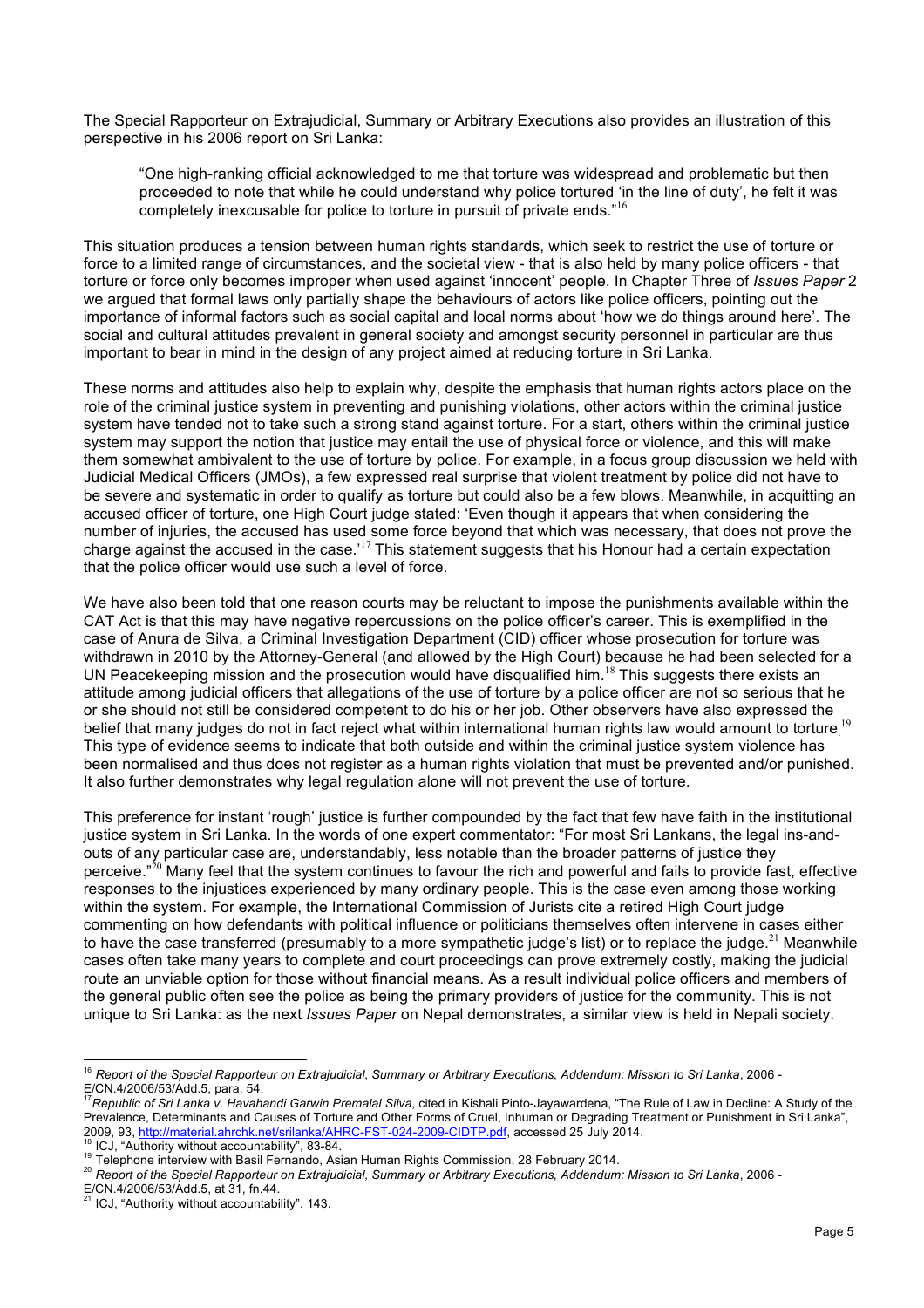Moreover researchers on Indian police have found similar trends in India.<sup>22</sup>As with the previous section, the distinction between appropriate and inappropriate use of force is therefore based more on whether the use of violence was for the 'right' reasons than a blanket commitment to refrain from violence. Unfortunately, these problems with the criminal justice system are both the result of social inequality and further exacerbate it as a risk factor. We turn to this factor now.

#### **iii. Social Inequality**

Finally, while the principle of equality is enshrined in the Sri Lankan Constitution, the structure of Sri Lankan society tends to undermine its effective realisation. This is not only an issue of financial inequality, which as discussed above impacts on the ability of individuals to access justice. As with Nepal (discussed in the next *Issues Paper*) and other South Asian nations, there seems to be general tendency within Sri Lankan society to dehumanise the rural population, the very poor and the uneducated. While in Nepal and India caste is influential, in Sri Lanka class and education play an important role as does whether someone is a rural resident. In a striking example, in a workshop for members of the Armed Forces we observed there was a discussion about whether someone being slapped by the police constituted torture or cruel, inhuman or degrading treatment or punishment (CIDTP). The first example given was of a rural village woman. One officer stated that this would constitute torture because, 'she would have come to the police for justice. And given her upbringing she wouldn't be used to such treatment. She came to the police to solve her problems'. The trainer then asked if the situation would be different if one of our research team were to be slapped. The response was '[this would be] even worse! It would definitely be torture or CIDTP.' In justifying this response, one participant asserted it was because 'they know the law'. Another suggested that, due to their 'higher social status' [as lawyers and university researchers], the insult to their dignity was even greater.

Thus while lack of access to the formal justice system means those of lower socio-economic status are more reliant on the police, they are also paradoxically more likely to be victims of torture. Such unequal treatment is supported by an idea of the differential worth of individuals, which in turn facilitates the belief that differential treatment of members of society is acceptable.<sup>23</sup> Even in the Commission for Inquiry into Disappearances, the amount of compensation was awarded on a scale with the families of disappeared students entitled to 15,000 LKR and families of politicians entitled to up to 500,000 LKR.<sup>24</sup> This hierarchy of worth is also reflected in the compensation amounts awarded by the Supreme Court in torture cases, with lawyers receiving up to 250,000LKR, military and police around 76,666LKR and semi-skilled labourers and skilled employees receiving between 29,375LKR and 16,500LKR.<sup>25</sup>

Given that the majority of those subjected to violence fall into the latter categories, these differential compensation amounts may convey the wrong message. They also highlight that human rights campaigns, which focus on the inherent dignity and equality of individuals will fail to prevent violations committed against those deemed 'less worthy' within society unless they simultaneously address deeply entrenched social and cultural hierarchies. This requires intervention not only at the level of police and military personnel but more generally in society and at the level of broad cultural values.

Finally, some feel that this social inequality has also contributed to public apathy towards the use of torture in Sri Lanka. Most middle class Sri Lankans have traditionally been unaffected by police brutality and therefore have been largely indifferent to it.<sup>26</sup> Furthermore, in insisting on expedited results by police, the middle classes may also be contributing to the demand for use of torture by police. $27$ 

of the component of the component of the component of the component of the component of the component of the component of the component of the component of the component of the component of what Darius Rejali has called th

<sup>&</sup>lt;sup>22</sup> Wahl, "Policing, Values and Violence"; Beatrice Jauregui, "Law and Order: Encounter Killings and Routinized Political Violence" in A<br>Companion to the Anthropology of India, ed. Isabelle Clark-Decès (Oxford: Blackwell

This interaction between cultural frameworks and the material conditions is typical of entrenched systems of inequality and injustice. For example, theorists such as Iris Marion Young have pointed out that women or carers are seen in many societies as doing work that is less inherently valuable, leading to their being paid less. From the other side, unequal pay for the type of work that women do transmits the belief that women's work is worth less.

<sup>24</sup> MCM. Iqbal, "Still waiting for Justice in Sri Lanka', *Groundviews*, 23 March 2010, http://groundviews.org/2010/03/23/still-waiting-for-justicein-sri-lanka/, accessed 17 June 2014.<br><sup>25</sup> Pinto-Jayawardena, "Rule of Law in Decline", 201.<br><sup>26</sup> Patrick Lawrence "Conversations in a Failing State", 2008, Asian Human Rights Commission,

cases is neither war nor a permissive legal environment, but informal arrangements among police, residents, and business to shape the urban landscape." *Torture and Democracy* (New Jersey: Princeton University Press, 2007), 60.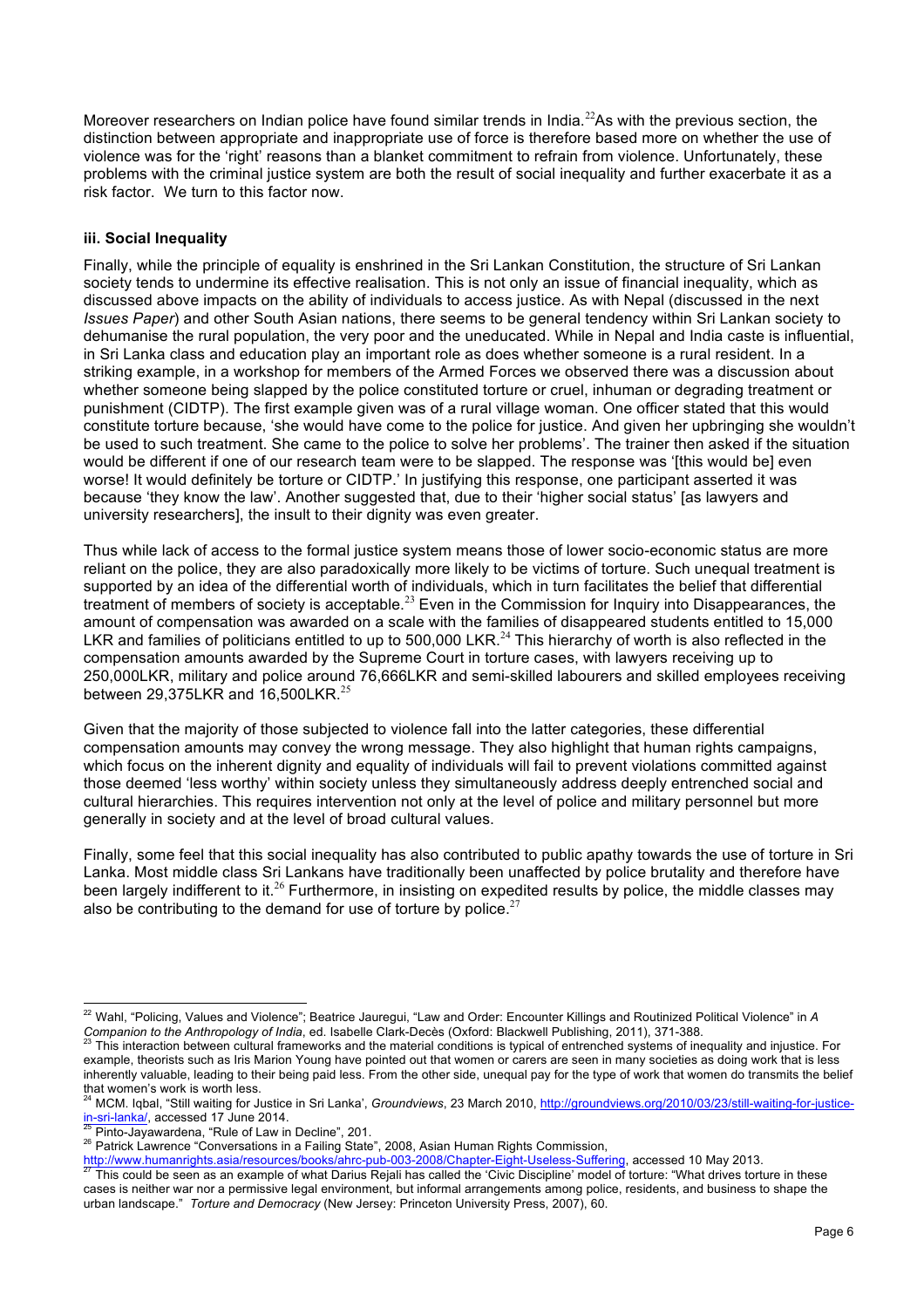Aside from these political, social and cultural factors, our research suggests that certain organisational factors may also contribute to increasing the risk of torture. In our research on security organisations, we were mindful of the importance of examining actual practices, understandings and dynamics so that we could build up an accurate understanding of the way in which such organisations actually operate. Too often human rights programs assume that all organisations are the same, that violations occur for the same types of reasons and, as such, that prevention strategies can be fairly uniform. In the next section we will explore some of the factors relevant to the police in Sri Lanka. This will be followed by a discussion of the risk factors identified in the military.

#### **SRI LANKA POLICE**

When asked why the police may resort to torture, the dominant explanations provided by both police personnel themselves and external commentators are:

- As a means of extracting information and confessions (as the only criminal investigation tool);<sup>28</sup>
- To force confessions for unsolved crimes (in order to meet community/superiors/political expectations of solving crime):<sup>29</sup>
- To fulfil obligations to other actors, in particular powerful people.<sup>30</sup>

Each of these explanations can be linked to a broader organisational issue, which we will now discuss in detail.

#### **i. Work Environment**

Both police personnel and external observers point to the poor work environment of the police as a major concern. Police are often poorly equipped and often – due to a lack of adequate basic resources –find themselves reliant on the patronage of local businessmen or on complaining parties to allow them to do the most basic tasks. This leads to the risk of corruption.

Sri Lanka is not alone in facing this issue: a number of studies done in different contexts have found a clear relationship between the poor salaries of police, corruption and violence.<sup>31</sup>In the case of Sri Lanka we were given the following illustration of how the relationship between a lack of resources and social pressure on police to solve crimes may lead to the use of torture:

- They [the complainant] take an influential person (for example a priest), they contact a policeman they know. Police is then obliged to them. And they give incentives to the police.
- The first question the police will ask is, 'do you know the robber? Do you have any suspects? Then they will say, 'do you have a vehicle we can use? We have no diesel...'
- Then the police have to show they are doing an investigation. They don't investigate they just hammer a person. The statement can't be produced in the courts so then they plant cannabis.
- If you complain about stolen jewellery, the police will go to people they know and say, 'say this is the person who had the jewellery'. Then the police will take the person [into custody] and say, 'the amount is 4, give us 2 and we will let you go'. If not, they will give 'proper treatment' [beating]. They just want the person to admit to show the other party.<sup>3</sup>

Fernando also gives the example of a case where a husband and wife were beaten by the police at the instigation of someone with whom they were involved in a land dispute.<sup>33</sup>According to this view, the low pay rates of the police result in an accepted wisdom that a certain level of corruption is inevitable. This then leads to the police being hired to settle private disputes.

<sup>&</sup>lt;sup>28</sup>For example in the Gerard/Gerald Perera case it was found that the only basis on which the victim had been arrested by the police was that they had heard the crime had been committed by someone called 'Gerard/Gerald' and the victim was the first 'Gerard/Gerald' they came across: Sanjeewa, Attorney-At-Law (on behalf of Gerald Mervin Perera) v. Suraweera, OIC Wattala Police Station[2003] 1 Sri.L.R. 317.<br><sup>29</sup> Basil Fernando and Shyamali Puvimanasinghe eds. An X-ray of the Sri Lanka Policing S

Asian Human Rights Commission, 7, http://www.ahrchk.net/pub/pdf/xray\_slpolicing.pdf, accessed 25 July 2014. Pinto-Jayawardena, "Rule of Law in Decline", 12.<br><sup>30</sup> Pinto-Jayawardena, "Rule of Law in Decline", 12.

<sup>&</sup>lt;sup>31</sup> Jacqueline Baker, "The Rise of Polri: Democratisation and the Political Economy of Security in Indonesia" (Ph.D. diss., London School of Economics and Political Science. 2012), 298-313. Basil Fernando of the Asian Human Rights Commission made a similar observation in relation to the Hong Kong experience: Telephone interview with Basil Fernando, Asian Human Rights Commission, 28 February 2014.<br><sup>32</sup> Interview with Chitral Perera, Janasansadaya, 11 March 2014.<br><sup>33</sup> Fernando and Puvimanasi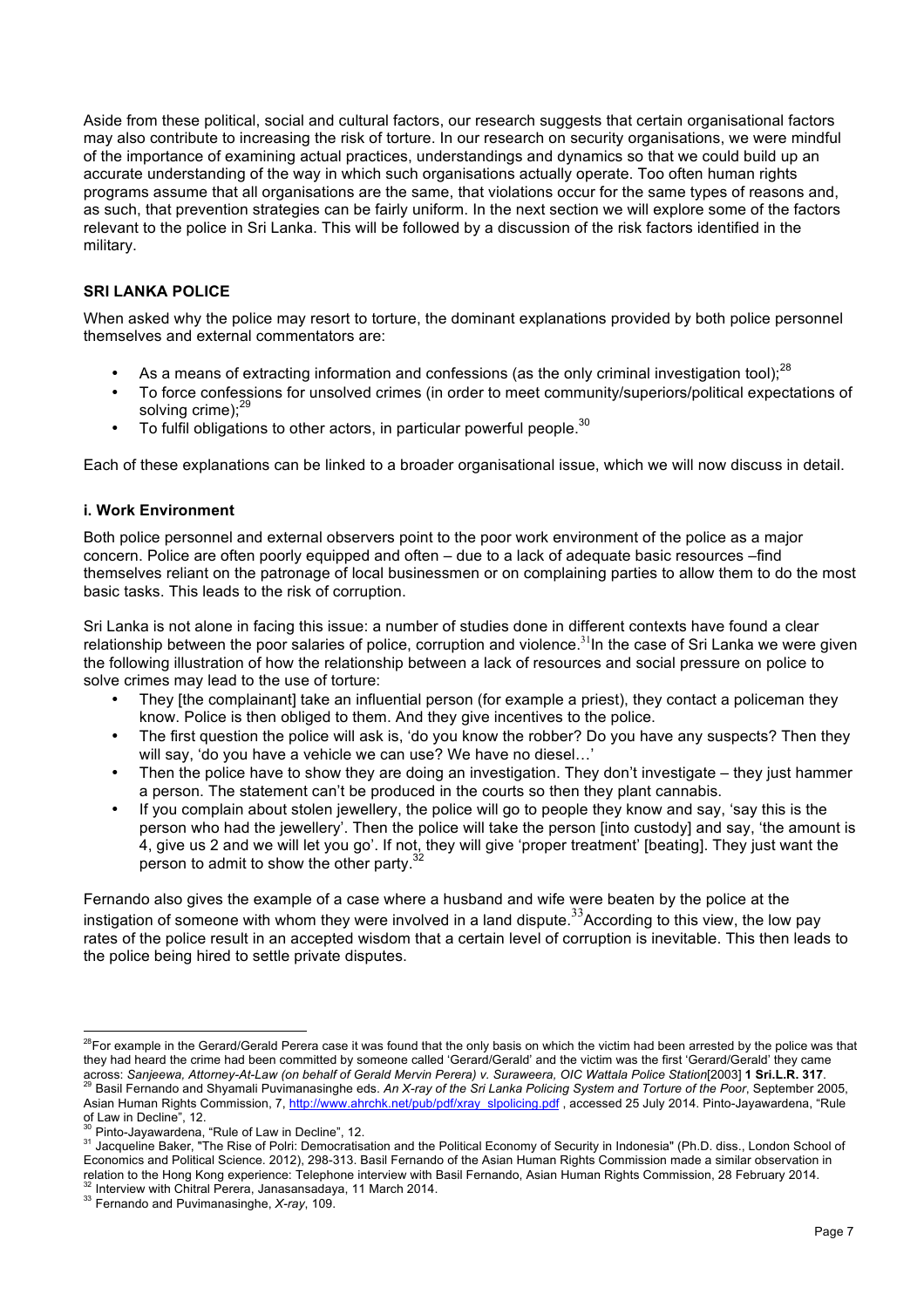Police officers we spoke with also complained that the lack of resources available mean they often feel unable to conduct adequate investigations and therefore have to rely on confessions obtained by any means. In an effort to address this lack of investigative capacity, the Sri Lanka Police (in collaboration with the Swedish National Police Board) established 37 Scene of Crime Officers (SOCOs) labs across the country and then trained 271 SOCOs in the early 2000s. These are active but have not been able to operate as efficiently as they could due to limitations in resources such as chemicals and laboratory equipment and vehicles to get to crime scenes.<sup>3</sup>

At the same time, evaluators of the above mentioned project also noted that SOCOs have been less effective in part due to the failure of OICs to utilise them. They identified some possible explanations, including a possible desire to retain control of investigations.<sup>35</sup> However they also noted that as at 2007 no SOCO reports had been used as evidence in court proceedings in either of the two locations they studied (Anuradhapura and Batticaloa). This seems to demonstrate a lack of knowledge and understanding of SOCO work by OICs and other actors in the criminal justice system.<sup>36</sup>

#### **ii. Inadequate Civilian Skills Training**

A major issue facing the police is its transformation back from performing as a paramilitary force, assisting the military with security, to being a civilian service. Many of the senior police personnel we spoke with saw the armed conflict as having led to a degradation in the training and 'soft skills' of police, leaving them ill-equipped to handle civilian criminal investigation. Again, this can be understood through returning to the recent socio-political history. As noted above, starting with the first JVP insurrection, police have often been targeted in the course of political violence. In the early 1980s a series of terrorist attacks resulted in the deaths of many police personnel, attacks on police stations as well as killings of VIPs. This led to the establishment of a paramilitary unit that came to be called the Special Task Force (STF). This unit was then deployed in the North to provide security to police stations and assist the police in counter-terrorism. Aside from the STF, commentators have observed that the political violence from the early 1970s, "transformed the Sri Lankan police force from a crime detection and law enforcement agency to an insurgency suppression mechanism."<sup>37</sup>

While one can understand why this measure was taken given the circumstances, the establishment of the STF and the increased attention paid to equipping the police with combat skills have come at a price. First, police and police stations are perceived by many within the community as frightening.<sup>38</sup> This creates difficulties in policecommunity cooperation, which may serve to exacerbate the police's inability to conduct effective investigations. Members of the community are reluctant to speak to police and representations of the police in Sri Lankan popular culture and discourse tend to be quite derogatory. Not only can this be experienced by police officers as antagonistic and disrespectful (making them resentful and aggressive in response), it may also contribute to their belief that the only way to make people cooperate is through the use of intimidation or violence. Of course, this simply perpetuates the cycle. It is in response to this issue that one of our HRPFs is seeking to implement a project in Anuradhapura district aimed at improving the capacity of OICs, Sergeants and Constables to mediate disputes and engage with the general public (see *Issues Paper 6 Chapter Three* for more details).

Meanwhile many police officers have told us that they feel the majority of them are lacking the requisite skills to conduct effective, professional investigations. This is due to much greater institutional focus on developing their military skills than their 'soft skills' such as investigation techniques and community relations.<sup>39</sup>Again, when understood in the context of Sri Lanka's recent history this is comprehensible. Yet, as one commentator has pointed out: "To be an investigator of crimes involves different skills than to be a soldier".<sup>40</sup> On the positive side, this has been recognised by senior police and government officials and it seems that there is a commitment to redress this deficit as part of police training.

<sup>&</sup>lt;sup>34</sup> Knud Olander, Camilla Orjeulla and Rohan Edrisinha, "Review of Development Cooperation between Sri Lanka Police and Swedish National Police Board", Sida Evaluation Report No. 07/43 18, 2007, http://www.sida.se/publications, accessed 17 June 2014. We found a similar situation in Nepal where an international grant was used to establish forensic procedures, but at the end of the funding, the required equipment ran out and the original resources went to waste.<br><sup>35</sup> Olander et al. "Review", 18.

<sup>&</sup>lt;sup>36</sup> Olander et al. "Review", 18.<br><sup>36</sup> Olander et al. "Review", 18.<br><sup>37</sup> Asian Legal Resource Centre and World Organisation against Torture, "State Sponsored Violence in Sri Lanka' *Article 2, Vol.* 3(1) (2004):

<sup>5-26, 8.&</sup>lt;br><sup>38</sup> Olander et al. "Review", 10; Laksiri Fernando, *Police-Civil Relations for Good Governance* (Colombo: Social Scientists' Association, 2005).<br><sup>39</sup> Interviews with retired senior police officers. We observed th such as weapons training and drills. The 1997 Commission of Inquiry into Involuntary Removal or Disappearances of Persons also noted that the use of police as support for military in border areas had resulted in them failing to develop more appropriate investigation skills: *Final* 

Report of the Commission of Inquiry Into Involuntary Removal or Disappearances of Persons, Sessional Paper No. V-1997, chapter 8.<br><sup>40</sup> Dwight Newman, "Appendix: Preventing torture, in principle and in Sri Lanka" Article 2, http://www.article2.org/mainfile.php/0104/44/#17.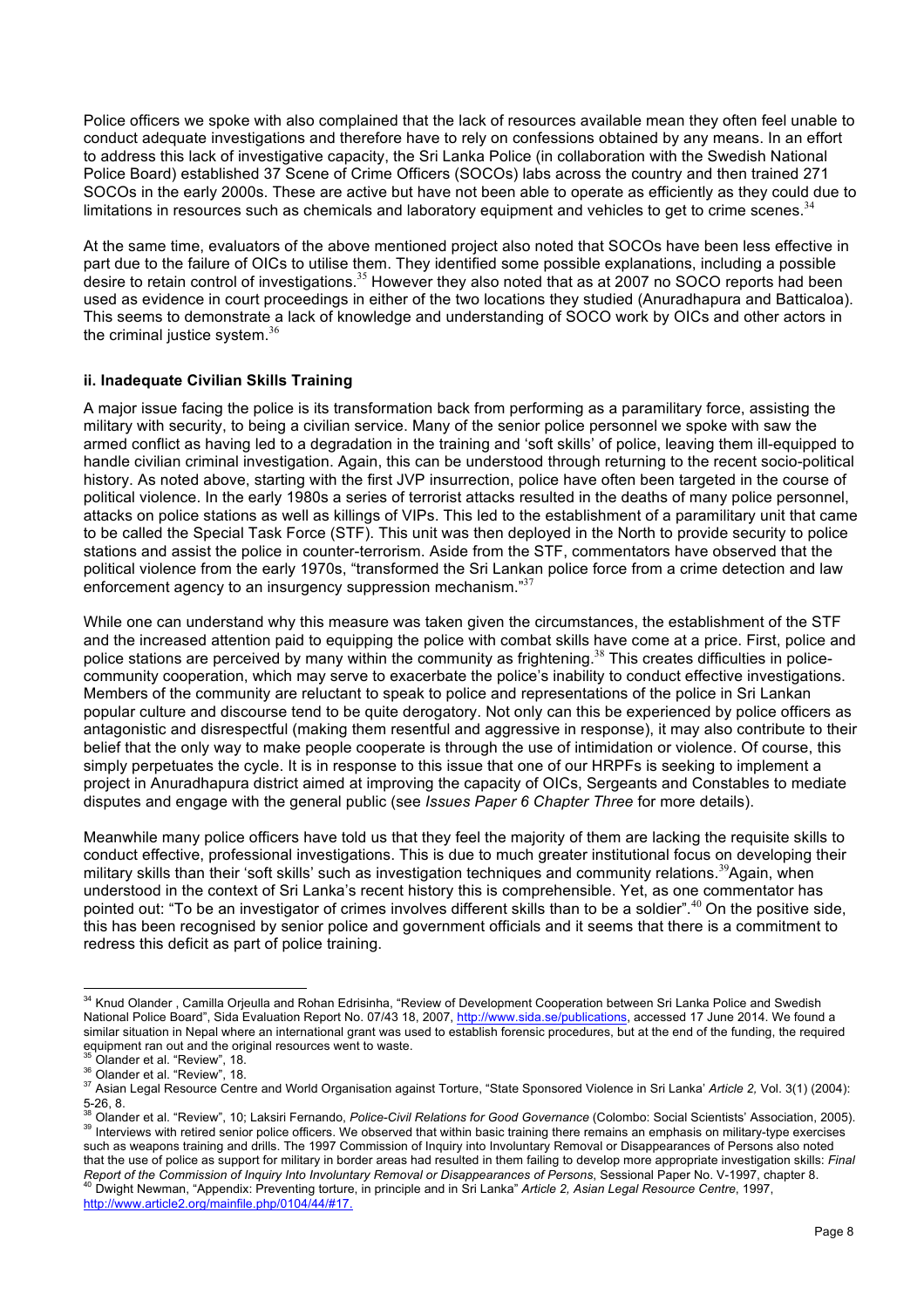One particularly promising example is a new project that has been initiated by the Family Rehabilitation Centre, which plans to provide training to police on forensic psychology, investigative techniques and criminal profiling. One of our HRPFs from the police has also designed and implemented a project aimed at enhancing police skills in the areas of mediation and dispute resolution.

#### **iii. Politicisation**

Perhaps the most serious problem that both police and observers asserted is the politicisation of the police. An illustrative example of how the torture can occur in this setting can be found in the *Faiz* case. In this case the victim was a forestry commissioner officer who had tried to arrest some illegal loggers and as a result become involved in an altercation with a local politician and provincial counsellor. When he went to the police he was detained and while in police custody assaulted by the politician and his supporters. The Supreme Court in this case found the police officers had violated the victim's fundamental rights, including Article 11.<sup>41</sup>

When we have discussed this case with police officers they often express a sense of helplessness, stating that if the police officers had tried to stop the local politician in this case, they would themselves have faced severe repercussions. It is partly for this reason that we are critical of the approach taken by most existing human rights training approaches that do not consider the situation that trainees actually face. In ideal terms, their analysis of violations is correct, but when placed in context, matters are not so black and white. As this case illustrates, asking police to observe human rights in certain circumstances may involve levels of risk to themselves that are not easily taken and certainly cannot be expected. It is our observation that this case is frequently used in human rights training on torture prevention in Sri Lanka. Yet by presenting this case to police officers as an example of why they should protect human rights (otherwise they will be punished), without providing any practical suggestions for what they should do in such a situation, trainers do little to build the capacity of police. At the same time they run the risk of simply further alienating police officers from the idea that respect human rights could be part of their approach.

#### **iv. Internal Incentive/Disincentive Structures**

Aside from the external pressures placed on the organisation, the internal reward and punishment structures may also produce incentives that do not support respect for human rights. For example, a number of our interviewees felt that currently too great an emphasis was being placed on the numbers of people the police are able to bring before the courts. Moreover the redirection of some of the fine revenue to the police station creates a further incentive to solve cases at all cost. A recent example given to us helps to illustrate:

Recently an 18-year old boy was arrested in Colombo. The police gave him a choice: accept a charge for illicit alcohol, ganja or heroin possession. The boy said he would take the alcohol charge. He was produced before Magistrates Court Number 4. The lawyer said, "He is not guilty but he is very poor so he will plead guilty. He got a 2,000LKR fine. If he had pleaded not guilty the case would last three years and every two weeks he would have to pay the lawyer. So the police says [to him], "it is better just to pay the fine". The police, not the Court is setting the fine. In another few months he will get a summons on the same charge. Half the money will go to the police. PCs are rewarded for this – they have target of numbers to produce to the courts.<sup>42</sup>

A number of personnel from both the police and armed forces felt that the problem with abiding by human rights standards was not simply that there was no reward associated with this behaviour but that in fact it may be detrimental to their careers. Indeed, they expressed the view that the rewards system encouraged them to behave in ways that sometimes went against their personal consciences. For example, a former Sri Lankan DIG reports that when he has asked police officers why they resort to excessive force, one reason they give is pressure from superiors to solve cases and negative impact on career progression if they do not do so in a timely manner. They also reported a sense of shame and loss of face if they did not solve the case.<sup>43</sup>As we discuss in *Issues Paper 5*, such organisational structures can have a significant impact on whether or not individual personnel respect human rights or not. As such, one way to improve respect for human rights would be to shift the rewards structure towards incorporating recognition of a range of skills and not simply on resolving cases.

<sup>&</sup>lt;sup>41</sup> Faiz v. Attorney-General and Others (1995) **1 Sri.L.R 372**.<br><sup>42</sup> Interview with Chitral Perera, Janasansadaya, 11 March 2014.<br><sup>43</sup> Fernando and Puvimanasinghe, *X-Ray, 52*.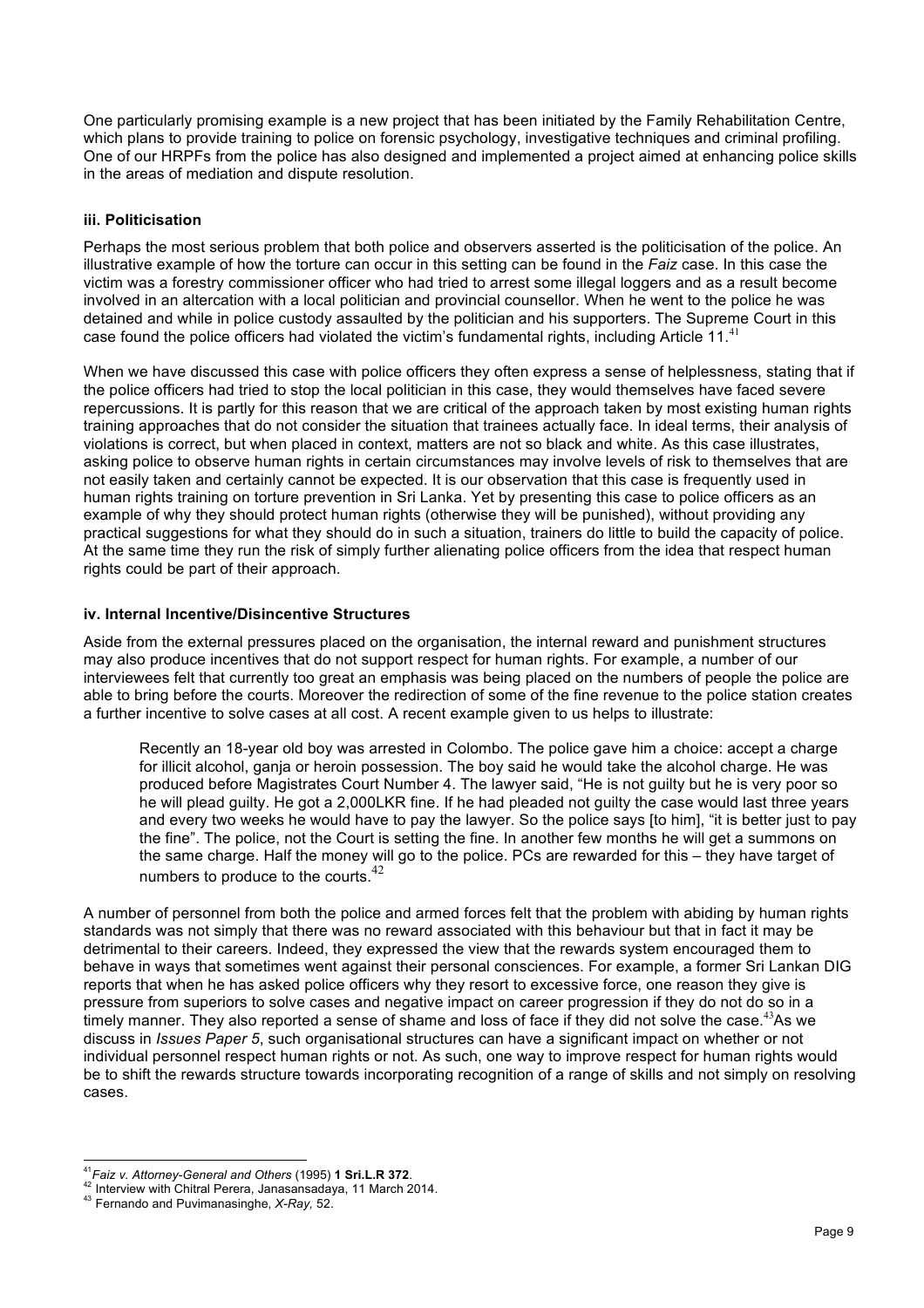For example, SOCOs whose specialist training and skills might be practically utilised as an alternative to the use of torture in investigations are currently devalued within the system. They are apparently not eligible for the same rewards and promotion points as officers performing other duties and report low job satisfaction due to the lack of resources and other obstacles they face in doing their work.<sup>44</sup> We met one police officer who had received the specialist SOCO training but has subsequently been sent to conduct training on general police regulations and other unrelated issues at one of the in-service training centres.<sup>45</sup> This suggests that greater attention could be paid to ensuring that those with specialist skills are deployed to investigative positions. The external evaluators of the introduction of SOCOs also identified the need to create incentives for local OICs to properly use SOCOs as a key priority.<sup>46</sup>

Finally, previous studies have pointed to a failure to hold senior officers responsible for 'departmental lapses' or to prosecute them for violations, with only low-ranking officers being interdicted.<sup>47</sup> Moreover studies have found that promotions are not tied to respect for human rights. To the extent that the link between respect for human rights and rewards on the one hand and between violations and punishment on the other are broken, the institutional structures will incentivise such violations or at least not create disincentives that will impede them.

## **SRI LANKA ARMY**

The Sri Lanka Army has comprehensive human rights and IHL training programme as well as a Directorate specifically dedicated to training and monitoring human rights and humanitarian law.<sup>48</sup>A specialist training school on IHL and HR has been set up at Kukelaganga and non-commissioned officers have been trained and deployed to train soldiers in the field through seminars and training courses. These programmes have also been extended to the Sri Lanka Navy and Sri Lanka Air Force (and indeed the CSHR has been actively involved in the preparation and delivery of many of these programs, in collaboration with the Forces). There is also a network of Human Right Cells across the Army that operate at the Security HQ, Divisional HQ, Task Forces, Battalion HQ and field levels and meet fortnightly. These cells support the human rights monitoring and investigation process of the Army. They are also required to educate troops on human rights and should they hear of any human rights violations, report to these to the immediate officer in charge.<sup>49</sup>

At the same time, as we have explained elsewhere, often human rights training and awareness is insufficient to ensure adherence to human rights standards.<sup>50</sup> Certain situational factors may impede the ability or willingness of personnel to uphold human rights principles, even where they express a commitment to these principles. In our discussions with various actors both within and outside of the forces a number of factors were identified which would enhance the protection and promotion of human rights and particularly assist with the prevention of the use of torture.

#### **i. Re-establishing Civilian Life**

The military has played - and continues to play - an important role in law enforcement and security in Sri Lankan society. While it has undoubtedly been responsible for many of the impressive social infrastructure projects successfully undertaken in recent years, there is still a feeling among many members of civil society that there is a need to demilitarise Sri Lankan society. For example, as one person testified about the situation in the north of the country, before the LLRC:

For everything and anything the people have to go to the Army camp. Even the GA has to listen to the Army…even the Police officers have to listen to the Army. So civilian rule must be brought back. I accept the Army's conduct is good. This is not the 80's Army. This is a professional Army but it is bad because we feel that civilian administration must be brought back.<sup>51</sup>

This led the LLRC to recommend the withdrawal of the Armed Forces from civilian administration as quickly as possible.<sup>52</sup>

<sup>&</sup>lt;sup>44</sup> Olander et al. "Review", 18.<br><sup>45</sup> Mirihana.<br><sup>46</sup> Olander et al. "Review", 19.<br><sup>47</sup>Report of the Special Rapporteur on Extrajudicial, Summary or Arbitrary Executions, Addendum: Mission to Sri Lanka, 2006, E/CN.4/2006/53/Add.5.<br><sup>48</sup> Sri Lanka Army website, www.defence.lk, accessed 17 June 2014.

<sup>&</sup>lt;sup>49</sup> Sri Lanka Army website: www.defence.lk, accessed 17 June 2014.<br><sup>50</sup> See International Review: Current Approaches to Human Rights Training In The Law Enforcement And Security Sectors, 2015.<br><sup>51</sup> LLRC Report, para. 8.10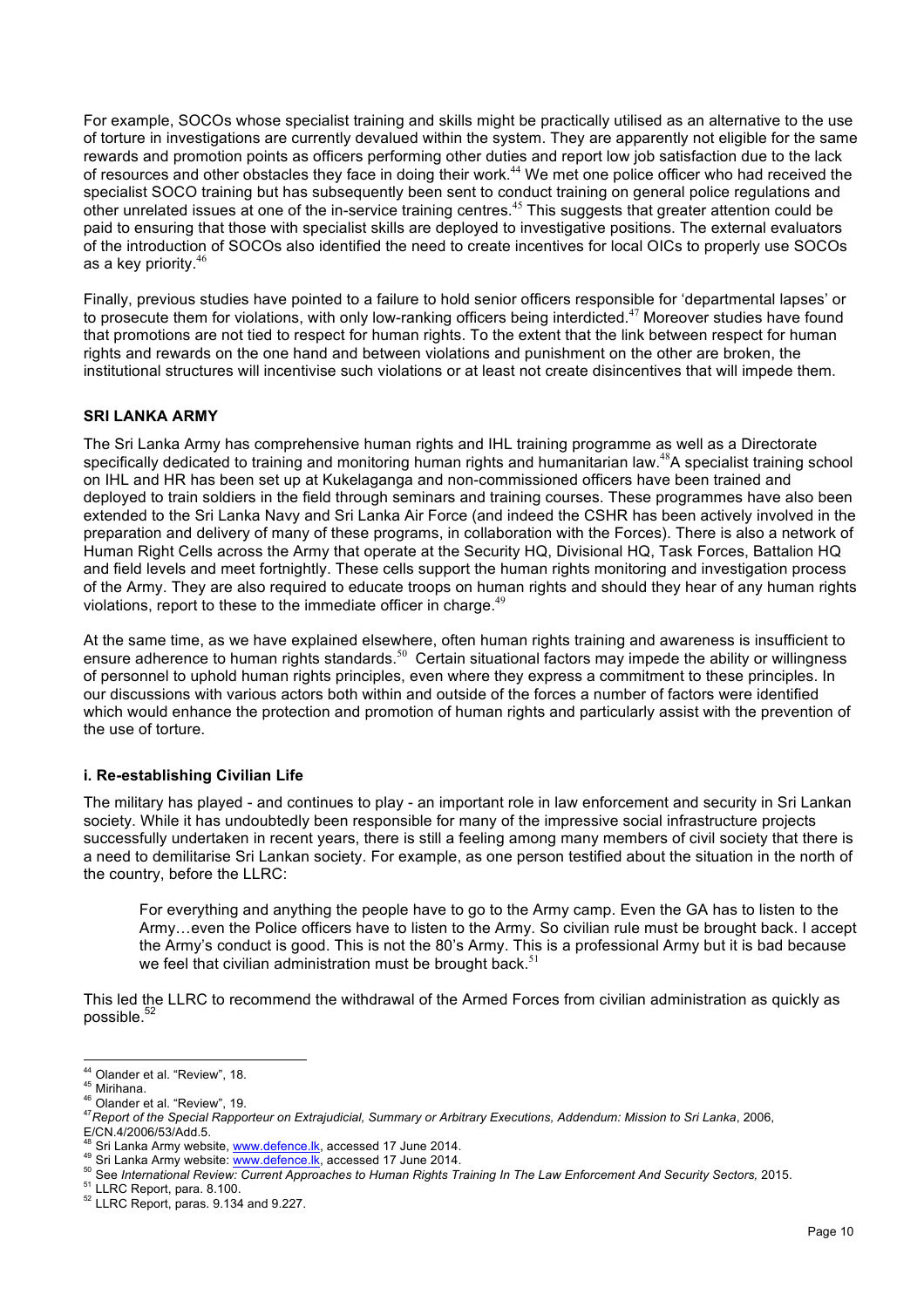Steps have been taken to return control to civilian authorities but the army presence remains strong. On the one hand this can be understood in the context of the Government being eager to ensure that peace is maintained in an area wracked by armed conflict for many decades. On the other, this has the potential to create certain problems as soldiers have traditionally not been trained to deal with civilian issues and may experience difficulty in adjusting to these new tasks. A number of military personnel we spoke with complained about the lack of respect they now felt they received from the community. We were also told that many have found it difficult to adjust to normal civilian life after so many years in combat, leading to tensions within the home, stress-related anger and conflict with civilian authorities such as the police. One of our HRPFs has sought to address this issue within his own project and in particular we have been looking to the extensive rehabilitation programme designed and implemented by the Sri Lankan government for ex-LTTE combatants for examples, which might also be useful for government forces.

## **ii. Training**

Due to the protracted and extremely destructive nature of the armed conflict, recruitment became an issue in the late 1990s and early 2000s. As a result some of the more rigorous recruitment and training requirements were relaxed due to a pragmatic need to supply soldiers to fight. While understandable when we consider the context, this has had consequences that a number of military personnel themselves pointed out to us. Some older forces personnel expressed concerns about some of those recruited in the later stages of the war. They stated that recruitment and training was now rigorous again but that there is a generation who, due to the exigencies of the war, were deprived of some of the more professional and in-depth training.

Meanwhile, although human rights training has been incorporated in most of the forces, there are still concerns that such training is not sufficiently practically focused. In particular, some of the military personnel we spoke with suggested more of attention be paid to:

- Providing soldiers with the skills to identify options and alternatives available to them in real life situations, with a recognition of their different levels of responsibility and authority;
- Demonstrating how the rather abstract principles contained within International Human Rights and International Humanitarian Law can be operationalised in the specific contexts soldiers face;
- Developing the values and ethical commitment of soldiers to human rights.

Another common view we found amongst military personnel was that military objectives do not always sit very well with human rights:

"When you militarise a person, you can't give them both [military and human rights training] – you have to give them a focus on military objectives first. Then later introduce human rights – that comes with experience. Recruits are 18 or 19!"<sup>53</sup>

Resolving this perceived tension between human rights and military objectives is an area that also requires attention. We have been working with our HRPFs from the three armed forces to address some of these issues in their projects and some examples are provided in *Issues Paper 6 Chapter Three*.

#### **iii. Dehumanisation**

In Chapter One of *Issues Paper 2* we noted that a key factor identified within international research on the use of excessive violence is the dehumanisation of the victim. Our field research supports this assertion. As detailed earlier in this paper, we have found that certain groups have been dehumanised in Sri Lanka – not only by members of the security sector but also by the society more generally – and this has in turn rendered these groups more vulnerable to violence at the hands of security personnel. Groups of people who are frequently demonised and dehumanised are those identified as 'terrorists'. This is not a phenomenon limited to Sri Lanka, but given the lengthy period of armed conflict and the various non-state actors who have been actively involved in acts of violence during this time, some high-ranking officers believe this has had a significant impact on the attitudes of security personnel.

 <sup>53</sup> Interview with military officer, 12 March 2014.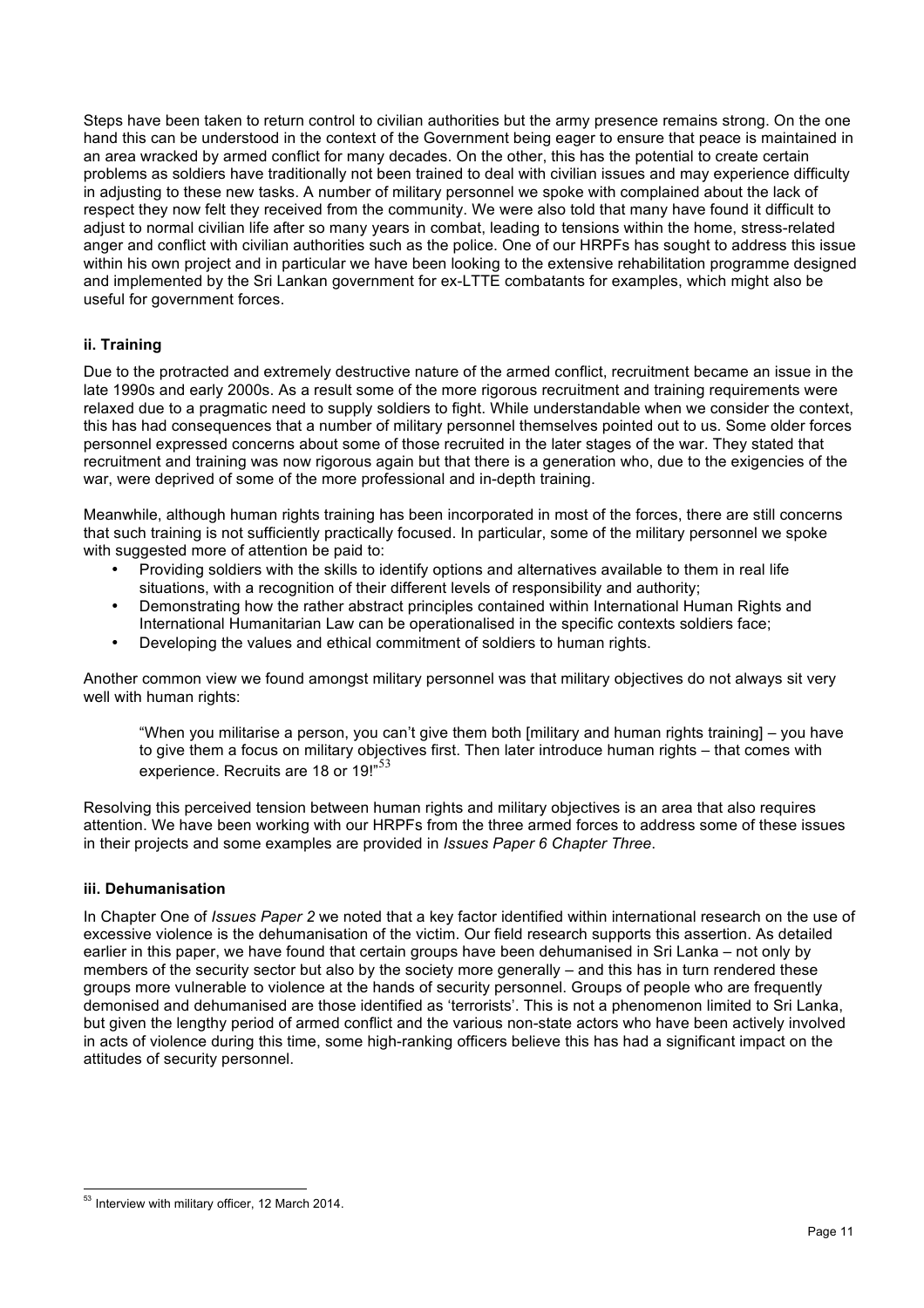In the words of one senior retired army officer:

"If the world tells people that a terrorist is an inhuman bad guy who has done all this terrible stuff, this is drummed into their heads, when they catch a terrorist they can't see this person as human, as fit to live. How can we then say he should treated ok?...The minute a man is not [seen as] honourable, the minute a man has different values; you are dealing with a different situation… [The] Geneva [Conventions] came about in conventional war. Today is a very different situation of war." $54$ 

According to him this process of dehumanisation has led to problems, including security personnel becoming excessively violent and abusive. This has been a particular problem for Tamil Sri Lankans, due to the automatic association in the minds of many military and Sinhalese Sri Lankan civilians of Tamils with the LTTE. One of our HRPFs has been seeking to address this issue through his project, focusing on developing the cultural awareness and sensitivity skills of members of the Armed Forces (discussed in Chapter Three of *Issues Paper 6*).

#### **iv. Professional Incentives/Disincentives**

As with the police, the principle of command responsibility (through which commanders are held accountable for the actions of their juniors) remains inactive in the armed forces. This is unfortunate given the emphasis placed on absolute obedience of junior officers as it means they are vulnerable to being required to carry out unlawful orders of their superiors while also being the primary targets of subsequent disciplinary action. A particularly striking example of this is the 1999 *Embiliptiya Case*, <sup>55</sup> in which a senior army officer was the officer in charge of the camp, where more than fifty school children had been held and tortured. Despite this fact, he was acquitted of all charges by the High Court on the basis that there was no direct evidence linking him to the crimes even though he had direct knowledge of the children's detention and a number of his junior officers were successfully prosecuted. Furthermore, he later filed a fundamental rights petition in the SC claiming he had been deprived of a promotion that he deserved and was successful.<sup>56</sup> There are also currently no protections for whistleblowers.<sup>57</sup>

#### **CONCLUSION**

It is clear that the risk of using torture emerges as the result of a complex array of factors in Sri Lanka. It is for this reason that the legal framework alone has been insufficient to ensure that human rights are adequately protected and promoted. At the same time, understanding these factors and the perspective of Sri Lankan military and police personnel assists with designing appropriate, targeted projects that may help with the practical implementation of human rights. While we have certainly drawn on this research to inform our own project design, it is also clear that we are unable to address all of these factors. By setting out some of our key research findings in this *Issues Paper* we hope to provoke further discussion amongst the relevant actors working in Sri Lanka about future strategies for enhancing human rights protections within the context of law enforcement and security.

<sup>&</sup>lt;sup>54</sup> Interview with retired senior Sri Lanka Army officer, May 2013.<br><sup>55</sup> Ratnapura High Court, Case No 121/94. Judgment delivered on 23.02.1999.<br><sup>56</sup> de S*ilva v. Liyanage*[2000] **1 Sri. L.R. 21**. Although it is noteworth Supreme Court's finding.

<sup>57</sup> This was highlighted in the Krishanti Kumaraswamy case where, following allegations made by one of the accused, Corporal Rajapakse, regarding high level authorisation for the murder of 300-400 Tamil civilians, he and his family received repeated death threats: University Teachers for Human Rights (Jaffna) "Gaps in the Krishanthi Kumaraswamy Case: Disappearances and Accountability", *Special Report*, (Colombo: Wasala Publications, 1999). The Sri Lankan Human Rights Commission, in calling for greater protection of whistle-blowers, also noted the case of Alexis Leo de Silva, Superintendant in Charge of Welikada Prison who was prevented from blowing the whistle on the prison massacres in July 1983 and was later denied increments and promotions: *Report of the Committee on Disappearances in the Jaffna Region of the Human Rights Commission of Sri Lanka*, October 2003, Human Rights Commission of Sri Lanka, 32. The Asian Human Rights Commission also reports that a police officer in the *Gerard/Gerald Perera* claims he changed his evidence following threats: Asian Human Rights Commission "Sri Lanka: The Murder trial of Gerald Perera – threat to life of an important witness", 20 May 2008, http://www.humanrights.asia/news/ahrc-news/AHRC-STM-141-2008, accessed 17 June 2014.